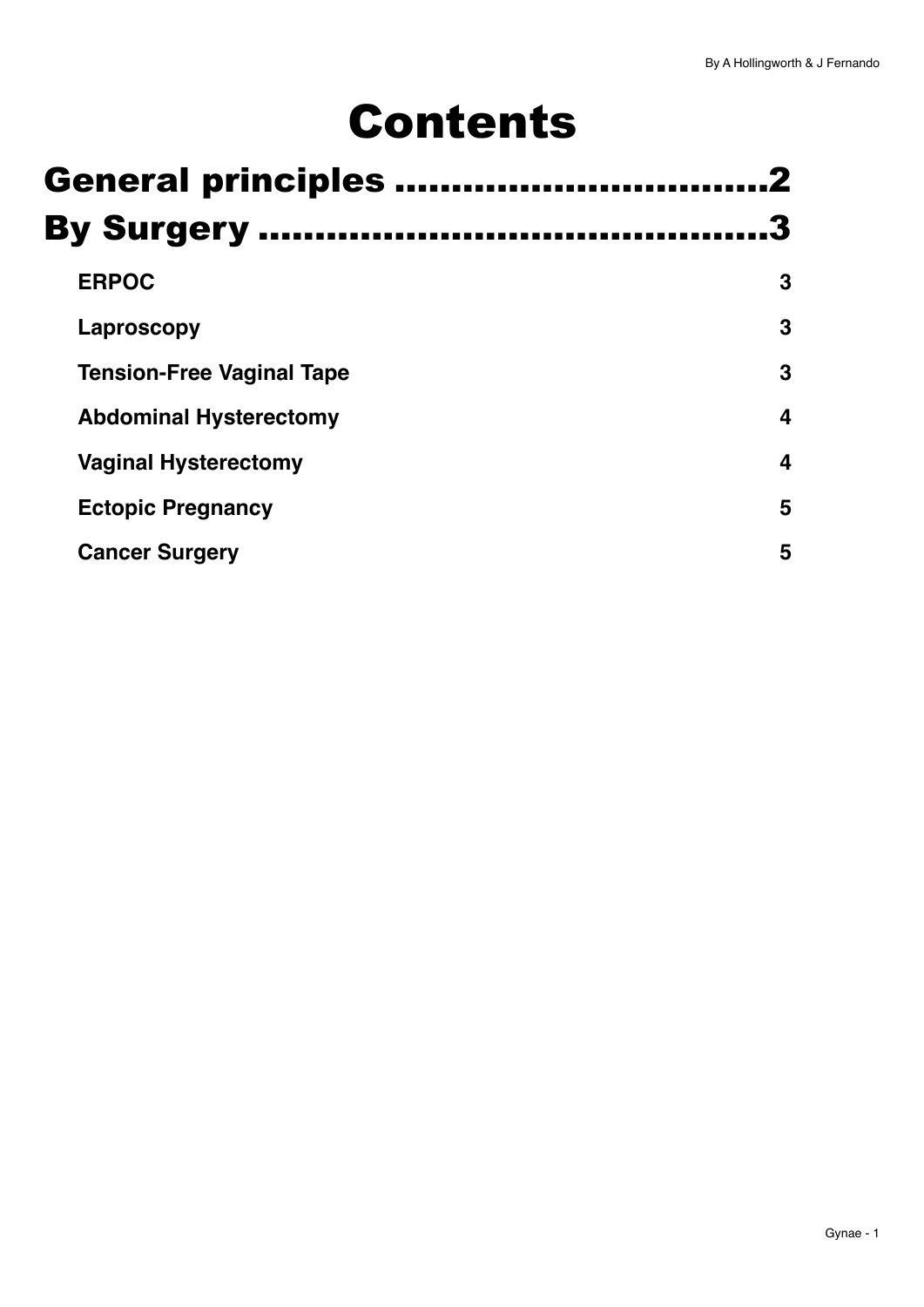# <span id="page-1-0"></span>General principles

#### Preoperative Management

- many patients are fit and healthy and can be done as day cases
- anxiety an issue
- preoperative diclofenac and ranitidine
- consent for rectal medications

#### Intraoperative Management

- PONV cares avoid N2O, prophylactic anti-emetics
- pelvic surgery associated with VTE -> prophylaxis important
- prophylactic antibiotics
- OCP:
	- ‣ Combined pill ↑s risk of VTE x3-4 (POP does not change risk)
	- ‣ no need to stop for minor procedures
	- ‣ consider stopping 4 wks prior to elective major surgery
	- ‣ must advise alternative forms of contraception
- watch for vagal stimulation (cervical dilation, peritoneal stimulation, traction of uterus) -> have atropine drawn up
- stimulation -> laryngospasm (get deep)
- patient moved often (head down, down table, lithotomy)
- watch for pressure areas and nerve compression
- hypothermia care
- SV with facemask often acceptable (or LMA)

#### Postoperative Management

- simple analgesics
- anti-emetics
- monitor for perforation
	- ‣ small tears may be treated with Abx
	- $\triangleright$  larger tears  $\Rightarrow$  laproscopy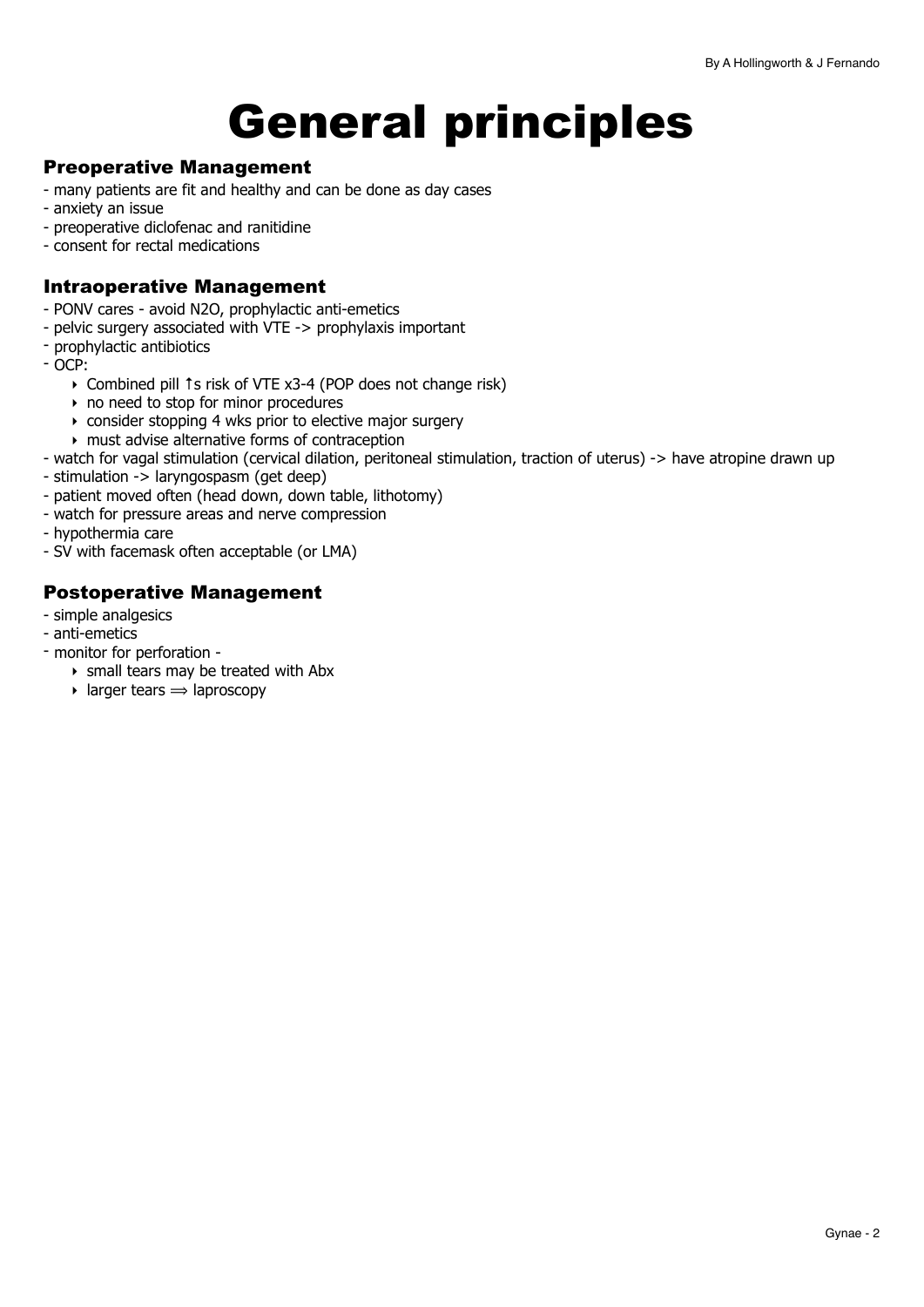# <span id="page-2-0"></span>By Surgery

# <span id="page-2-1"></span>ERPOC

- incomplete miscarriage (6-12wks)
- Suction TOP (up to 12wks)
- STOP surgical termination via D&C >12wks
- MTOP >16wks prostaglandin +/- ERPOC

#### Preoperative Management

- quantify preoperative blood loss (vitals and Hb)
- IV access

#### Intraoperative Management

- supine
- LMA or ETT
- avoid high conc of volatile  $\Rightarrow$  uterine relaxation  $ightharpoonup$  use prop/opioid to deepen
- short procedure
- oxytocin 5IU IV

### Postoperative Management

- oral analgesia
- anti-emetic

# <span id="page-2-2"></span>Laproscopy

= intra-abdominal examination of gynaecological organs through rigid scope

### Preoperative Management

- usually fit, young adults
- consent for suppositories
- preoperative NSAIDS

### Intraoperative Management

- supine
- lithotomy
- head down
- short acting NDNMBD (mivacurium 0.15mg/kg ≈ 15min of block)
- proseal LMA or ETT
- short acting opioid (fentanil)
- ask surgeon to use LA
- watch for abdominal organ perforation
- watch for gas embolism from CO2

### Postoperative Management

- morphine may be required
- shoulder tip pain common -> try and expel much of the CO2 at the end of the procedure

# <span id="page-2-3"></span>Tension-Free Vaginal Tape

= tape insertion for stress incontinence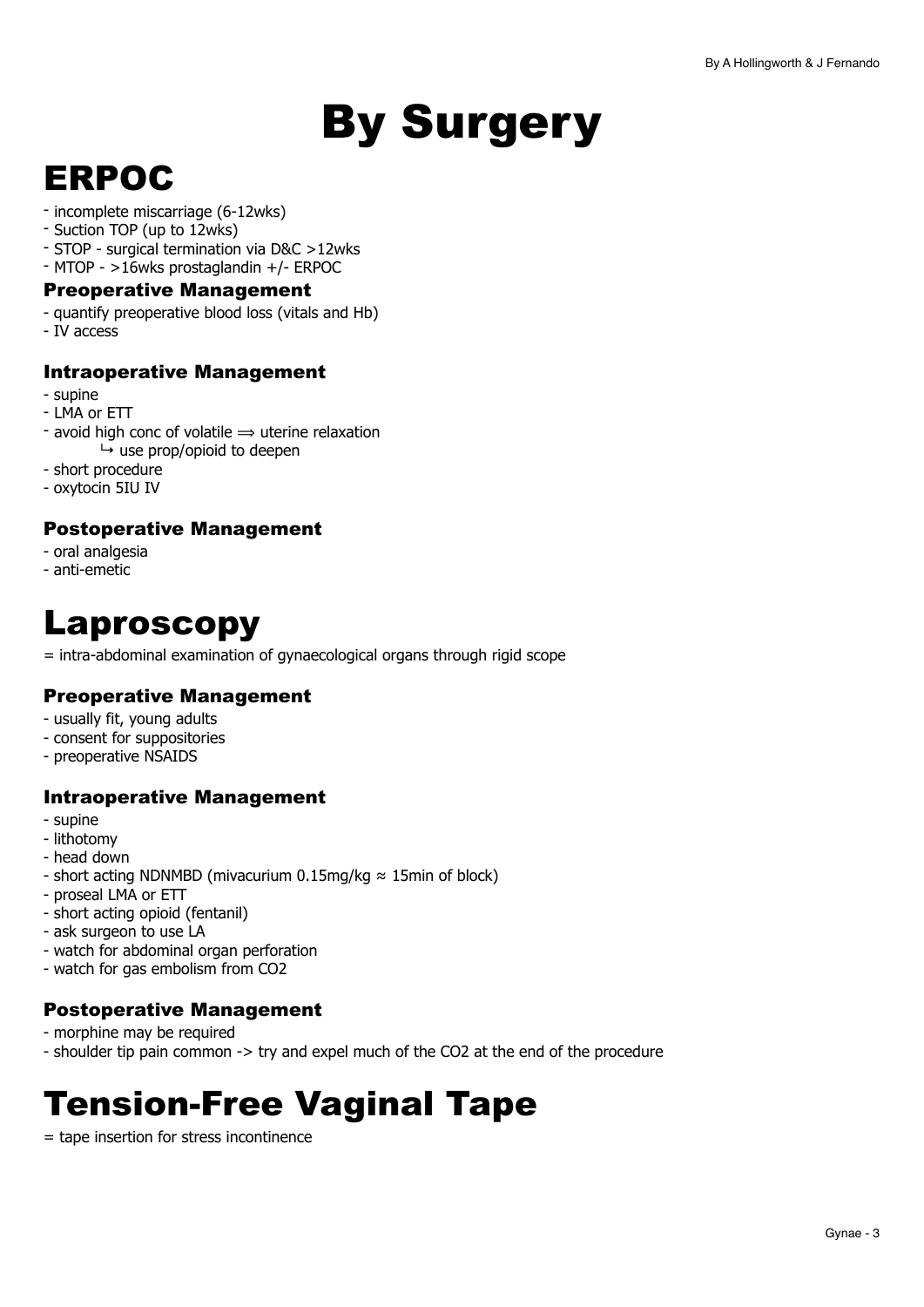## Preoperative Management

- may have co-morbidities
- may be large

### Intraoperative Management

- lithotomy
- pain minimal
- GA (LMA) or spinal or local + sedation (discuss with surgeon)
- ↳ many would prefer ability for pt to cough to adjust tape ∴ avoiding Ga helpful

- NSAIDS

#### Postoperative Management

- daycase usually
- opioids only rarely required

# <span id="page-3-0"></span>Abdominal Hysterectomy

- = removal of uterus through abdominal incision (may include ovaries)
- if performing pelvic lymph node dissection then may take much longer  $\Rightarrow$  A line, careful fluids

### Preoperative Management

- may have menorrhagia or PMB -> check Hb, G+H
- check U+E -> may have ureteric obstruction
- anxiety
- PONV common
- DVT prophylaxis

#### Intraoperative Management

- supine
- head down
- GA (ETT) + IPPV + NDNMB + spinal & opioids
- PONV cares
- Pfannenstiel incision (bikini line) -> bilateral ilio-inguinal blocks, TAP blocks or LA infiltration
- Midline incision -> epidural or RSC's
- warm

# Postoperative Management

- simple analgesia + PCA

# <span id="page-3-1"></span>Vaginal Hysterectomy

# Preoperative Management

- degree of prolapse determines difficulty of surgery
- patients usually older and maybe frail
- may be performed with initial laproscopy to assist removal of ovaries/tube removal through vagina

# Intraoperative Management

- GA (LMA) or spinal
- SV
- IV morphine
- careful with positioning (OA and nerve injury)
- may do a laparoscopic assisted approach -> to also remove ovaries and tubes

# Postoperative Management

- opioids, NSAIDS and LA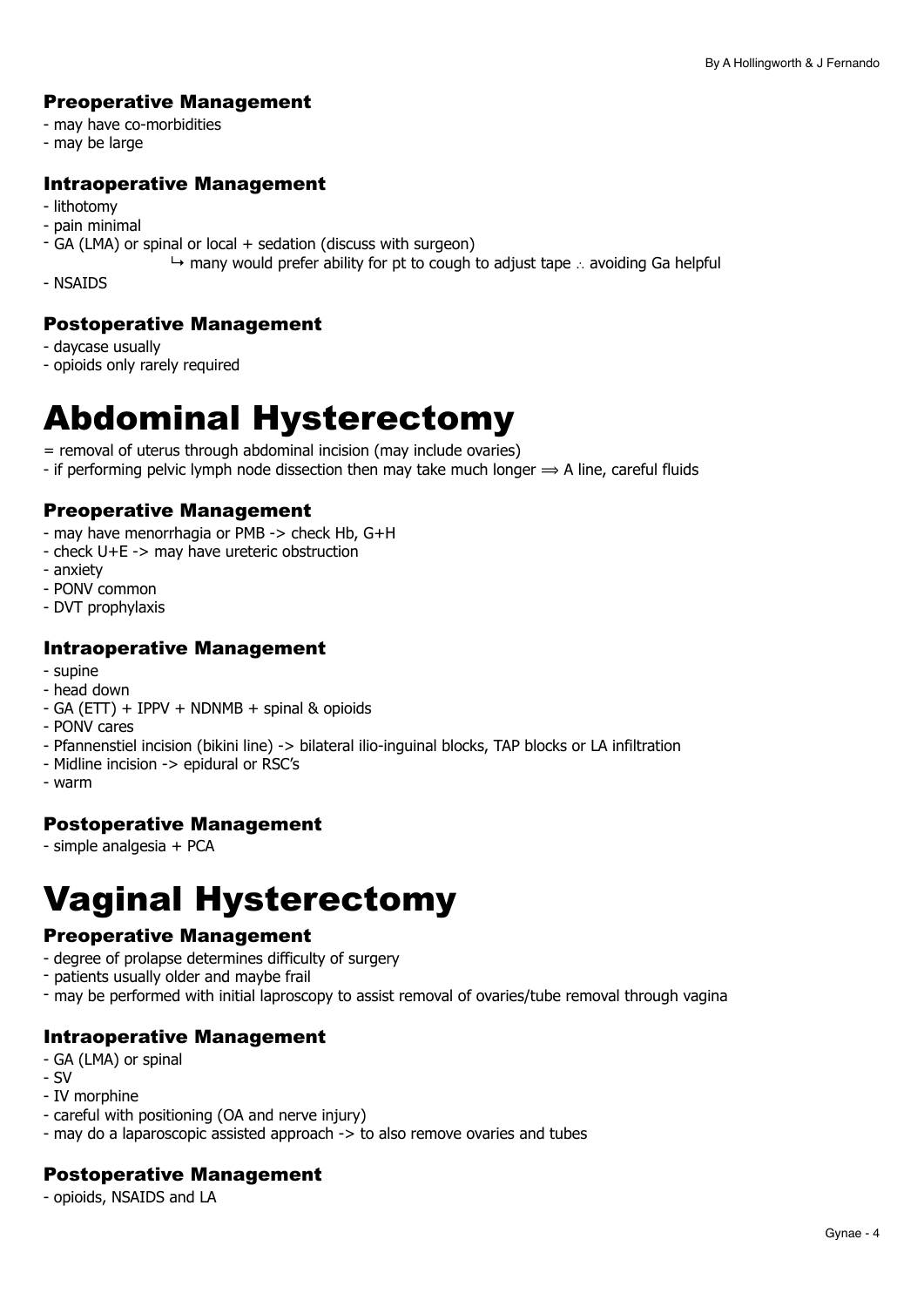# <span id="page-4-0"></span>Ectopic Pregnancy

= laparotomy/laparoscopy to stop bleeding from ruptured tubal pregnancy

### Preoperative Management

- presentation variable; haemodynamically normal -> severe hypovolaemic shock
- large bore IV access
- cross-match & FBC, coag screen on arrival
- if patient unstable get another anaesthetist to help

#### Intraoperative Management

- RSI with pt draped & surgeon scrubbed & ready to operate
- ketamine good agent
- IV resuscitation
- warm

#### Postoperative Management

- correct coagulopathy
- PCA

# <span id="page-4-1"></span>Cancer Surgery

- incl cervical, endometrial, ovarian
- surgery range from local removal, to en bloc rescetion of all pelvic organs  $\Rightarrow$  abdominal organs & peritoneum

#### **Preoperative**

- standard assessment
- quantify distal cancer spread
- ovarian Ca:
	- ‣ 90% of stage III-IV cancer will have ascites
	- ‣ ?if rapidly growing whether should be drained preop
- Paraneoplastic syndrome:
	- ‣ Ovarian:
		- cerebellar degeneration
		- nephritic syndrome
		- retinopathy
		- cauda equina syndrome
	- ‣ Uterine:
		- hypercalcaemia
		- retinopathy
		- periph neuropathy
		- encephalitis
		- myelitis
		- dermatomyositis
- high VTE risk start LMWH pre-op
- obesity = RF

#### **Perioperative**

#### **Induction**

- GA
- spinal only for radical vulvectomies

#### **Maintenance**

- VTE care: SCDs, LMWH
- cell salvage:
	- ‣ not historically used due to malignancy risk